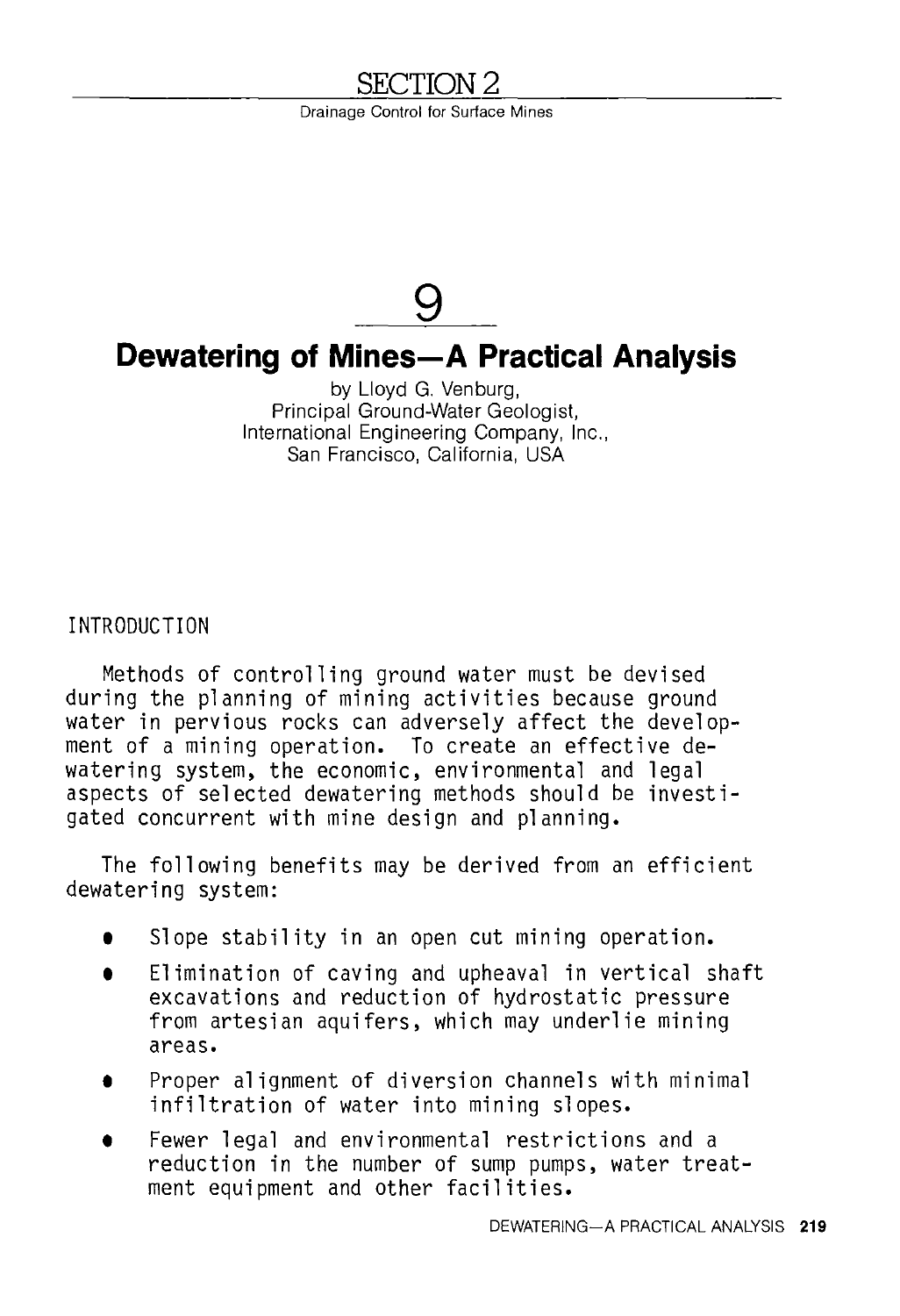### USE OF AVAILABLE DATA TO IDENTIFY PROBLEMS IN MINE HYDROLOGY

With minor adjustments in the exploration program, invaluable information can be made available to the groundwater geologist without excessive additional costs. accurate visual and geophysical logs, recorded water level data and data from the drilling operation, potential aqui- fers and the extent of ground-water problems can be identified.

The geohydrologist can often determine the extent of ground-water problems by reviewing existing exploration boring logs. Unfortunately, exploratory borings are usually drilled to delineate and evaluate ore bodies, and insufficient attention is given to logging and classifying unconsolidated materials and water-bearing rocks. With minimal additional expense, exploratory borings can be used to show depths of unconsolidated sediments, classification and lithology of bedrock, zones of caving or heavy mud loss and water production from an air drilling operation.

Generally, exploratory holes are also logged by geophysical methods. Ideally, these should include temperature, flow meter (spinner) and radioactive tracer logs in addition to caliper, spontaneous potential, resistivity, gamma ray, neutron and other borehole geophysical logs selected for individual site investigations.

Investigative costs can be reduced if exploratory borings are converted to piezometers. A monitoring network can then be established, with water levels recorded regularly, and water samples can be collected for laboratory analysis.

Supplemental data may be obtained from government documents, private papers, geologic reports, local well logs, pumping records, meteorological and river stage data, maps, seismological reports, environmental investigations, and other bulletins pertaining to the area. The ground-water geologist can use these data to identify possible problems concerning the mine hydrology and to proceed with selection and preliminary design of water control systems while mining feasibility studies are being conducted.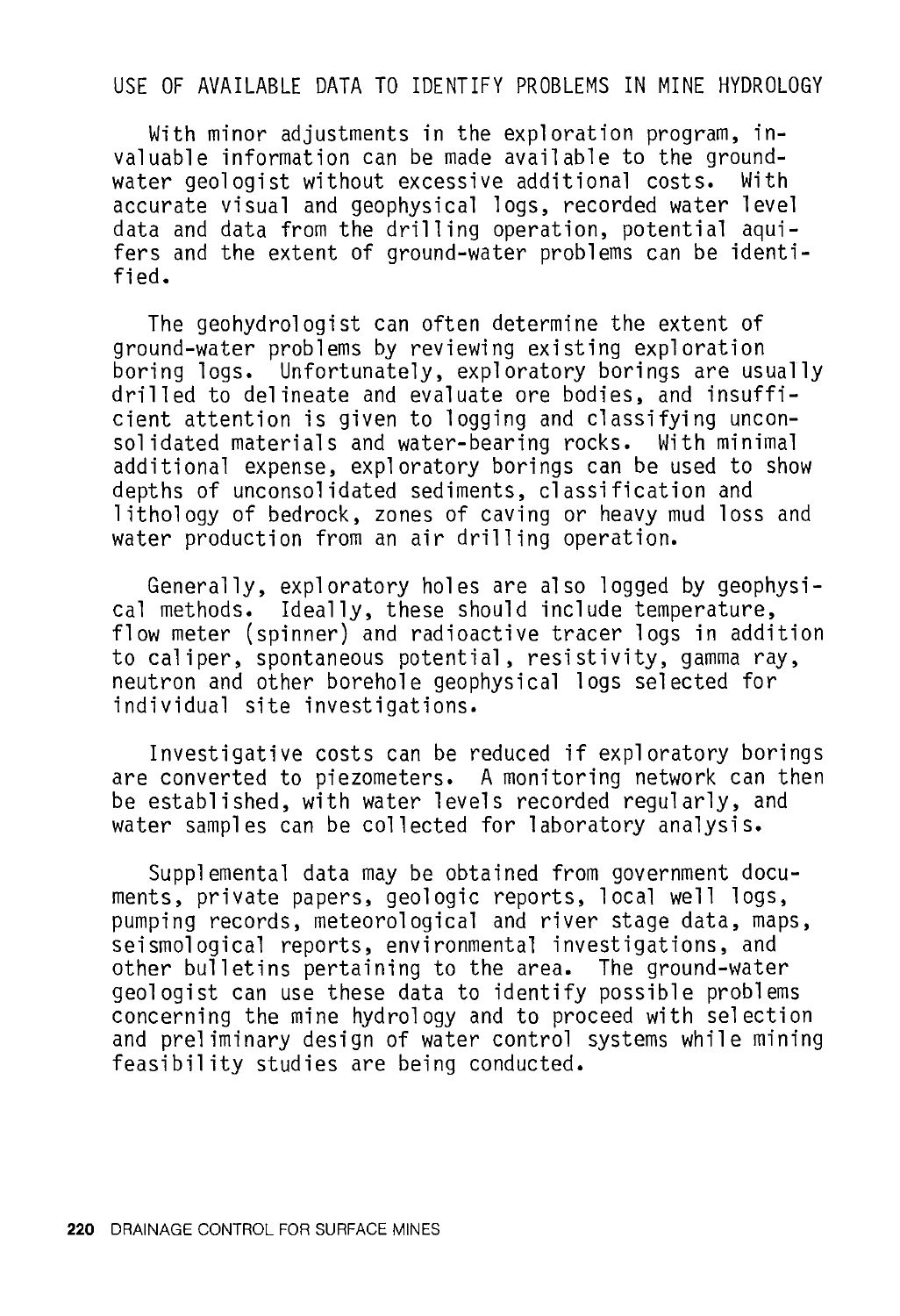### FIELD INVESTIGATIONS, DATA ANALYSES AND OFFICE STUDIES

Preliminary assessments can only be confirmed through field investigations. The ground-water geologist may have considerable data to substantiate the hydrologic characteristics of a formation; however, all potential aquifers, possible barriers, conditions of ground-water occurrence, areal effects of ground-water lowering, piezometric fluctuations, water quality and other subsurface geologic features must be identified. The intensive field investigative program should include pumping tests, water level monitoring, geologic mapping of the area and surface geophysical surveys to define the depth and nature of the bedrock.

A pumping test consists of pumping a well and observing the effect in several piezometers spaced at varying distances from the well. Siting of these piezometers will usually be determined in the field by the ground-water geologist and will be based on assumed transmissivity of the aquifer, planned length of pumping test and other factors such as possible fault zones, the strike or dip of formations, the location of streams and possible ground-water barriers. The effects of barriers on drawdown are illustrated in Figure 1.



Figure 1. Effect of barriers on drawdown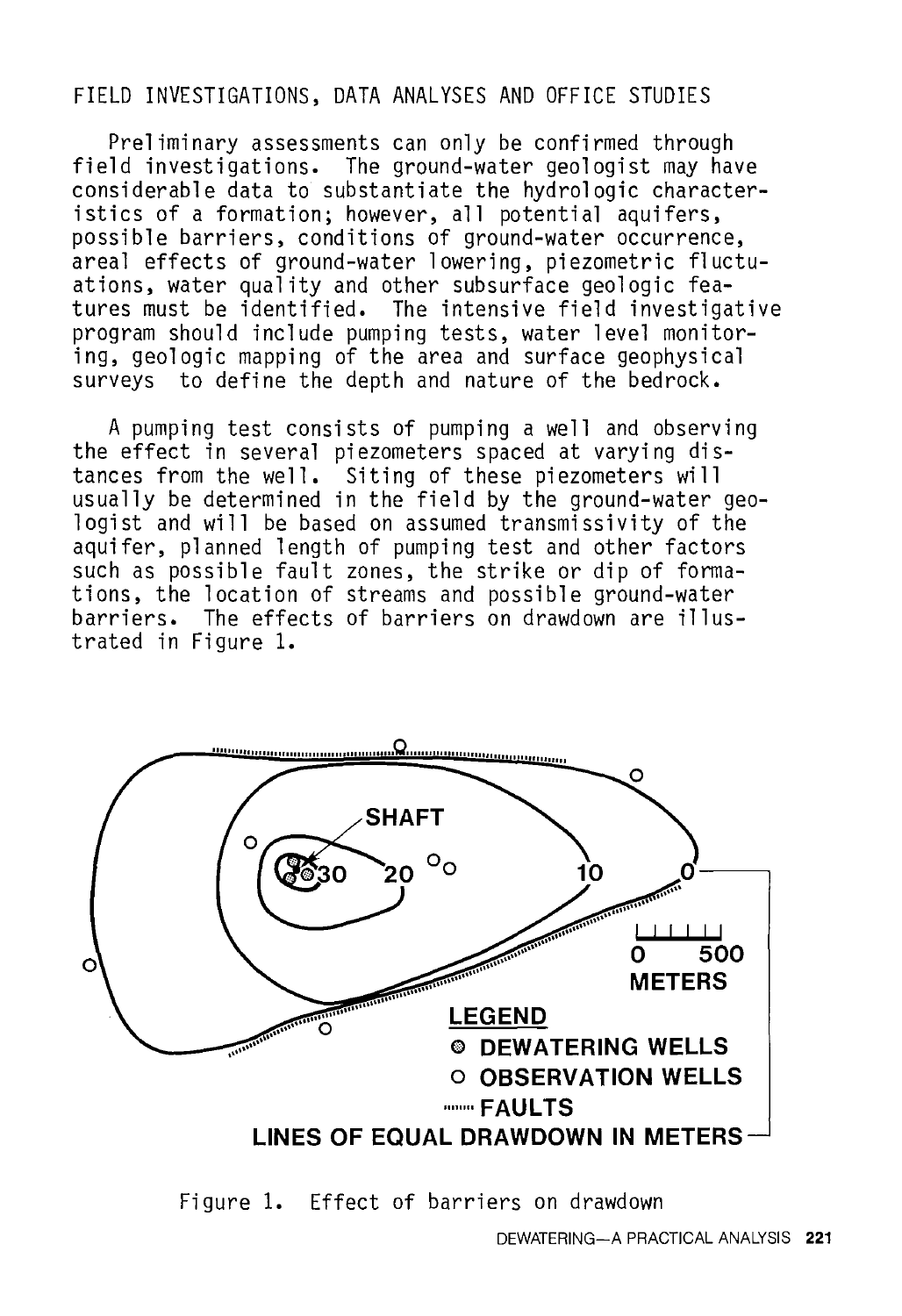If an aquifer is pumped at a constant rate, the cone of influence extends outward with time. This cone expands until natural or surface recharge of the aquifer equals the pumping rate (see Figure 2). This may occur within a few hours or days, but, if the aquifer is extensive, the process may continue for years. Precise measurements of pumping rates, water levels in pumping and observation wells and water recovery must be made to produce meaningful data from the pumping tests. The geohydrologist usually conducts several pumping tests early in the mining program to define hydrologic characteristics.



b. Cone of influence does not intercept source c. Cone of influence intercepts hydrologic barrier

Figure 2. Time-drawdown curves

Research has produced usable formulae and analytic methods for evaluating the pumping test results and hydrologic investigations (1). Equilibrium formulae, often modified to reflect site conditions, are used to obtain coefficients of transmissivity and storage if steady-state flow conditions are obtained. More commonly, nonequilibrium formulae are used when equilibrium can not be attained or if radial flow to the well is unsteady on short-term tests.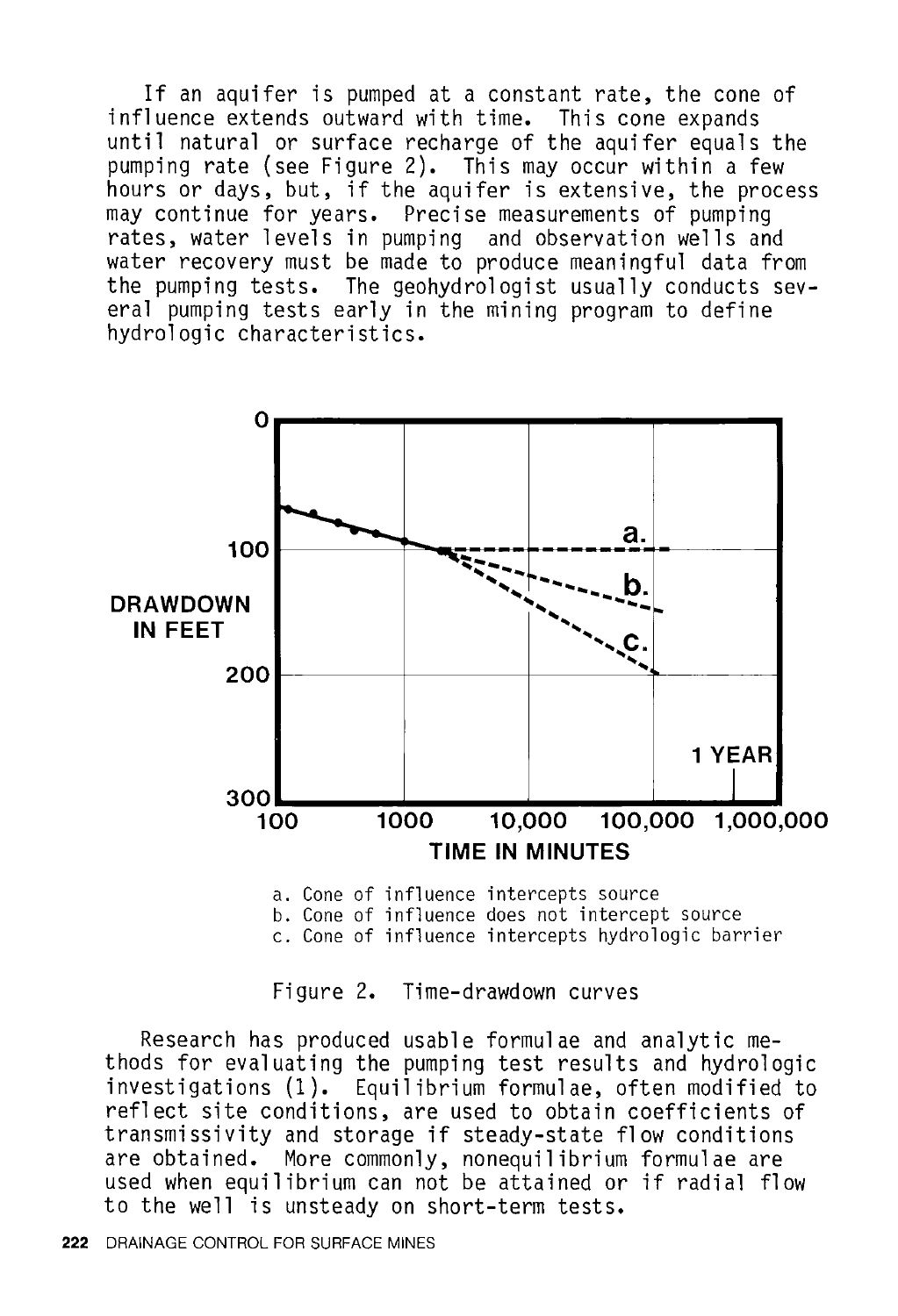After data are compiled and evaluated, conceptual designs dewatering systems can be confirmed or rejected. With of dewatering systems can be confirmed or rejected. relatively complete investigative data, the ground-water geologist can describe the hydraulic characteristics of the aquifer, compute transmissivities and storage coefficients, estimate specific capacities and predict infiltration quantities and drawdown. Also, the viability of water control can be evaluated.

Concurrent with or subsequent to data evaluation, the environmental, legal and economic constraints that may influence the dewatering selection process are studied. Pollution, water disposal, effects of large-scale mining withdrawals of ground water, possible saline water intrusion into potable aquifers, subsidence, the effect of groundwater lowering on domestic and animal habitats and many other environmental aspects of dewatering must be considered.

The ground-water geologist and the engineer must work closely to analyze all factors and to implement the most feasible and economic system. In addition to evaluating the effects of dewatering, the types and availability of the following materials and installation equipment must be considered: drilling rigs, well point systems, pumps, pipe, well screen, bentonite, cement, water treatment equipment, power, sand and gravel and other materials.

## WATER CONTROL SYSTEMS

Practical and economical results can be achieved with the selection of one or more of the water control systems that have been used successfully by the mining and construction industries for many years. Pre-drainage may be considered infeasible and mine sumping systems may be installed particularly at open cut mines. Treatment and surface impoundment of sumped water may be required to allow for settlement of suspended solids or precipitation of iron, manganese and other elements.

Conventional and vacuum wellpoint systems are commonly used to dewater unconsolidated sediments. Wellpoints that are 1-1/2 to 2 inches in diameter and 2 to 5 feet in length are attached to riser pipes and installed in a line or ring<br>at spacings generally ranging from 2 to 8 feet. These at spacings generally ranging from 2 to 8 feet. risers are connected to a common header; they are pumped by one or more wellpoint pumps, which are a combination of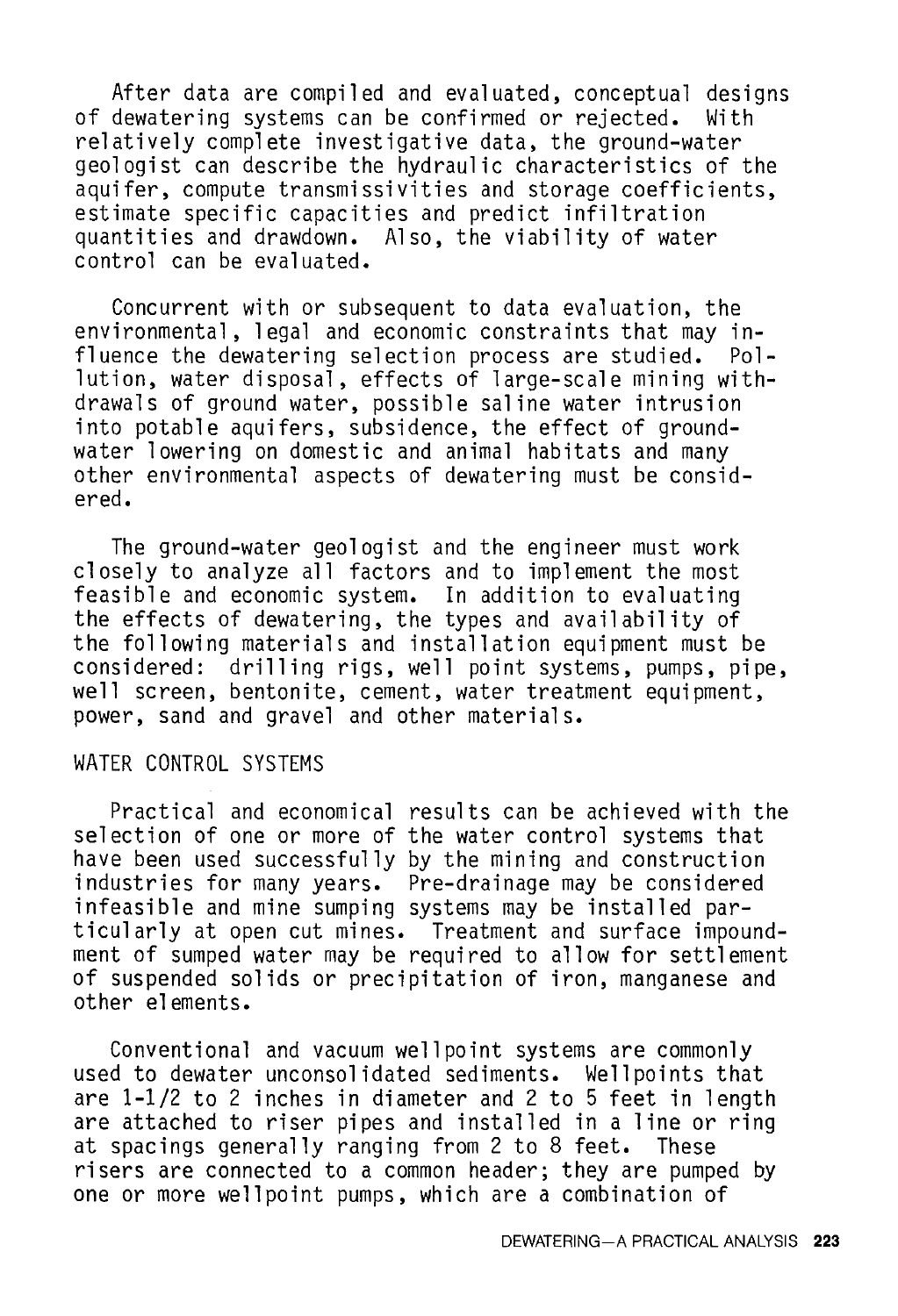centrifugal and vacuum pumps and are generally capable of lowering water levels 15 to 20 feet. For greater lifts, multi-stage wellpoint, jet eductor or deep well systems are effective. Often, well point systems are prescribed to allow placement of compacted earth core or cutoff trenches for diversion or tailings dams, to provide stable slopes along diversion channels or to contribute to ground-water lowering when used in conjunction with a deep well system. A two-stage wellpoint system is shown in Figure 3.



Figure 3. Two-stage well point system

Water control in unconsolidated sediments can also be accomplished by installing slurry trenches. A vertical walled trench is excavated by a backhoe, dragline, trenching machine or clamshell. Bentonite slurry is pumped in the trench to replace the excavated material and to provide support for the trench walls (see Figure 4). The slurry level should not be over 1 or 2 feet below ground level and several feet above the existing static water level. Backfill is usually composed of excavated materials, imported select soils and slurry and consists of a thoroughly mixed, well graded, homogeneous mass that is free from boulders.

Backfill is usually placed by a bulldozer. This method is feasible in areas underlain by silts, sands and gravels; however, excavation may be difficult if boulders are present.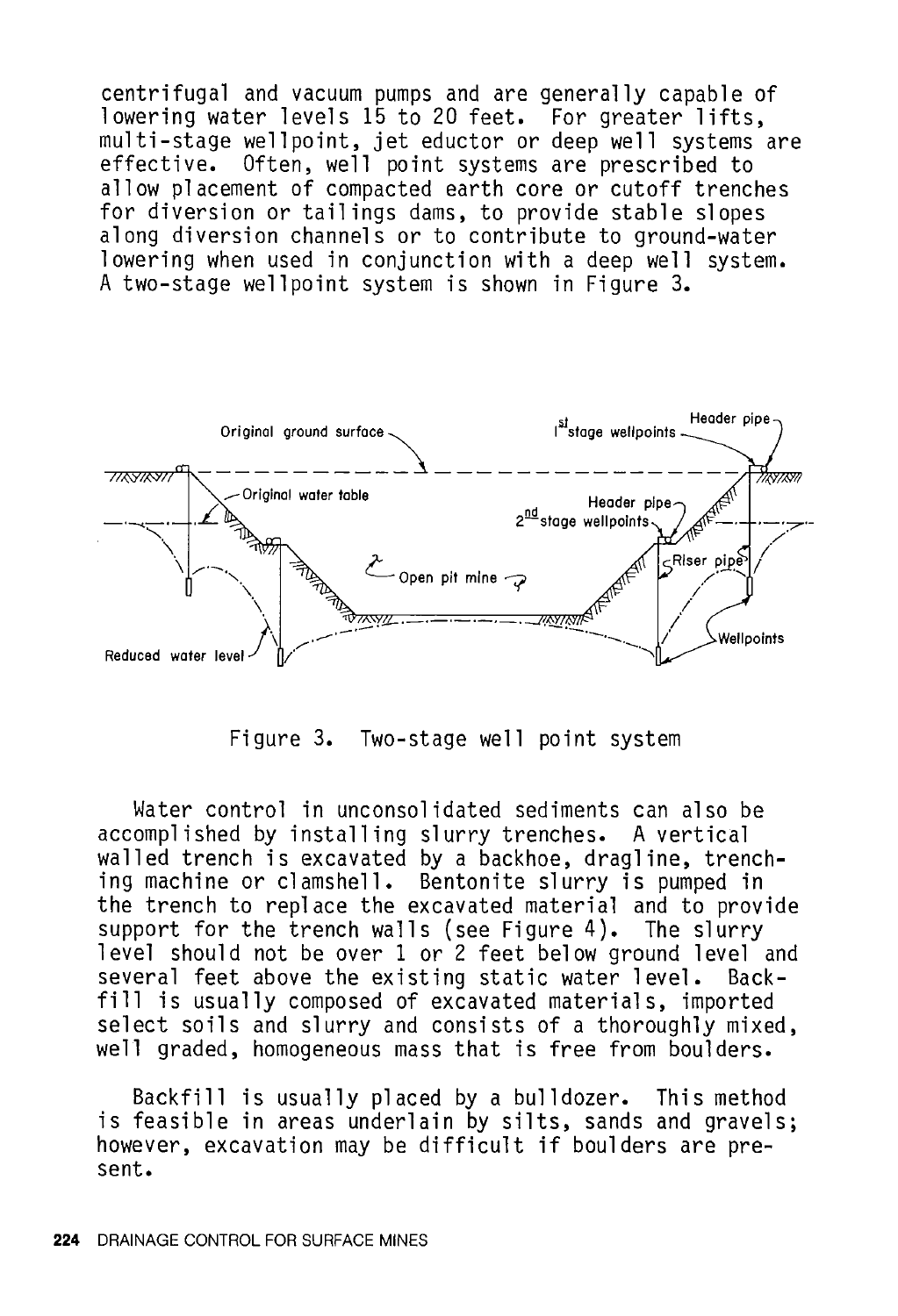

**SECTION A-A** 

Figure 4. Slurry trench with bentonite slurry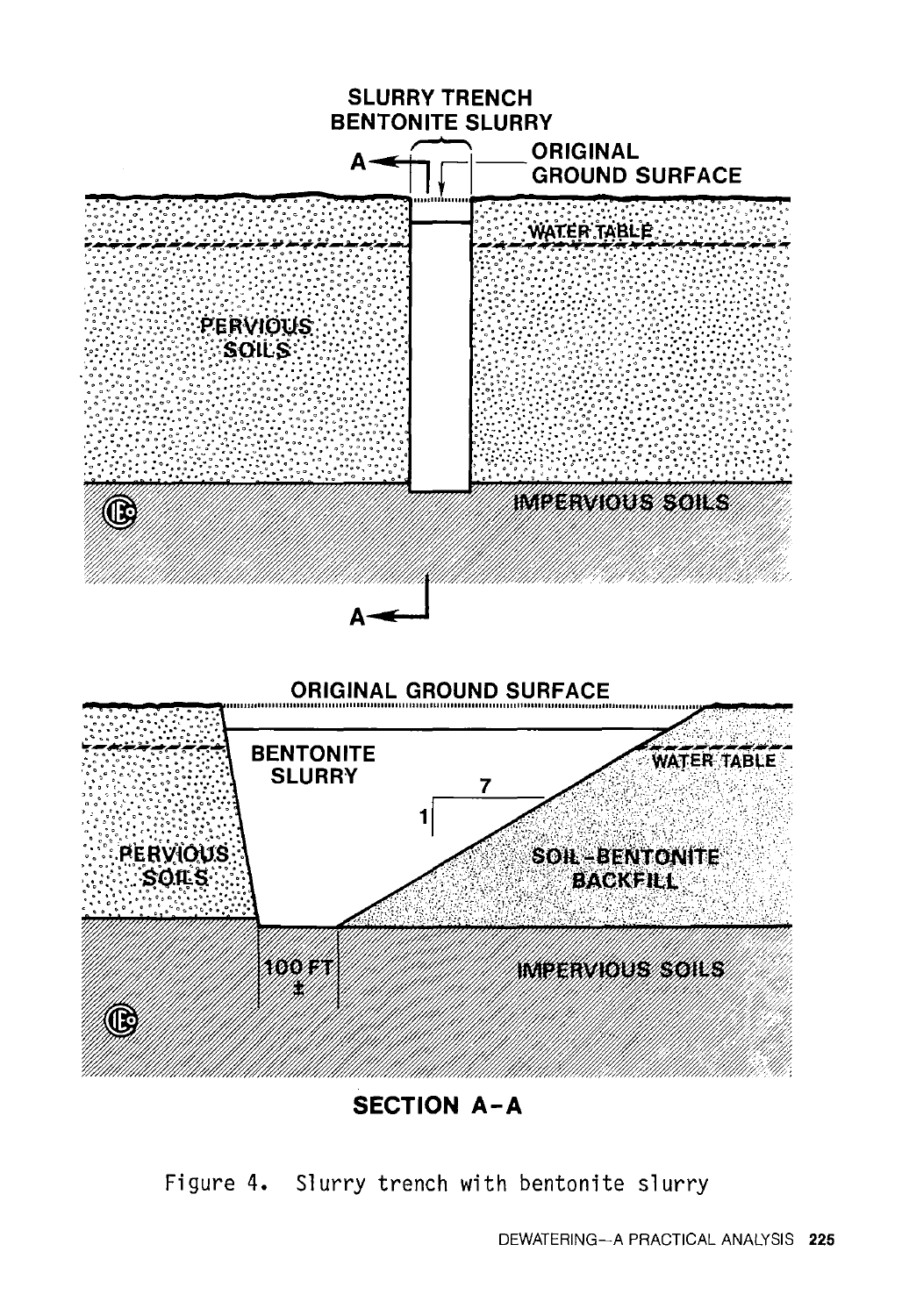Freezing has been used successfully for many years to stabilize ground for the sinking of mine shafts and to control ground water. This highly specialized procedure requires design, installation and operation by experts in freezing techniques.

Chemical or cement grout is often used to provide an impervious wall in pervious soils and to seal fractured and jointed rock. This method is most effective and economical tions. Extensive grouting may prove uneconomical in a large mining operation.

Wellpoint systems, slurry trenches, freezing and grouting methods, along with sumping systems, horizontal and vertical drains, sheet piling and logging, can be usable and practical procedures for mine water control. Many of these methods, however, are confined to zones of localized seepage, to unconsolidated sediments or for water control along diversion dams or channels or tailings dams (2).

#### WATER CONTROL SYSTEMS - DEEP WELLS

Installation of deep wells is the most common method for pre-drainage, and properly installed wells and pumps can provide effective water control. Homogenous and free-draining sediments, stratified permeable layers and fractured rock zones can be penetrated by wells from the surface or from working levels in the mine. If pressure relief is of prime importance, relatively few wells may be required. A successful system may include a combination of two or more water control methods, such as deep wells and sumping systems or slurry trenches and pressure relief wells.

Well drilling procedures have advanced from hand excavation methods used over 4,000 years ago to the efficient use of modern equipment. The advantages and disadvantages of current drilling methods are described in greater detail in other documents (3).

Reverse rotary drilling is advantageous in unconsolidated formations containing few boulders because it allows for large hole diameters of 24 to 36 inches. Gravel filters for stabilizing formations can be placed in the annular spaces around the well screens, which usually range from 6 to 16 inches in diameter. Bentonitic drilling muds or other drilling additives that tend to plug formations and gravel filters are not necessary in most cases.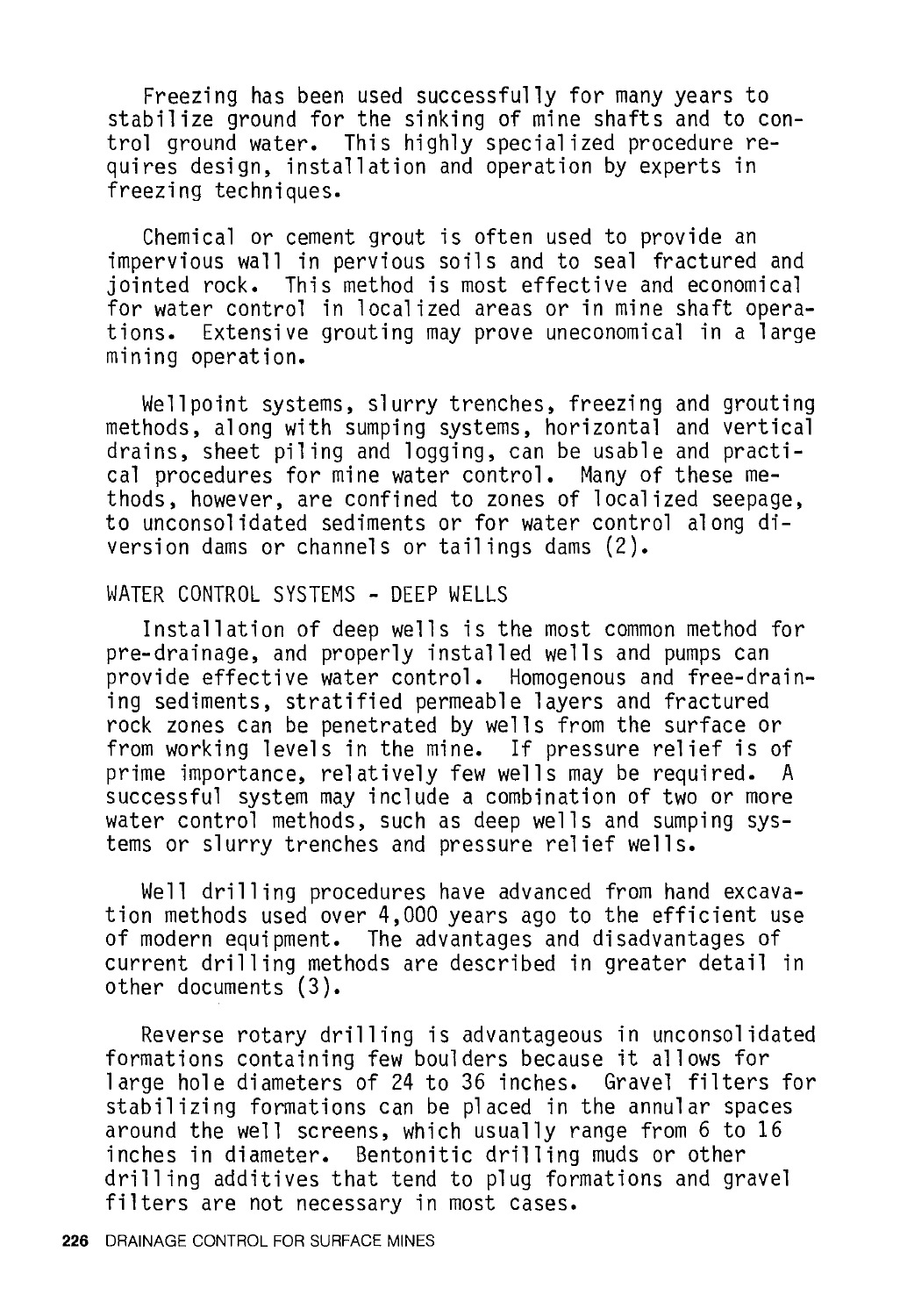Wells with diameters less than 16 inches are drilled by standard rotary methods, often with roller type rock bits. Bentonite, organic polymers or other additives are added to the drilling fluid to lubricate bits, remove cuttings from the hole, reduce fluid loss and prevent hole cavings; however, time to develop wells increases if these additives are necessary.

Air rotary drilling equipment is commonly used to drill water wells in consolidated materials. These drilling rigs use compressed air in lieu of drilling muds, and many rigs are equipped with conventional mud pumps and air compressors for drilling either unconsolidated or consolidated materials.

The water well industry employs air rotary drills equipped with the down-the-hole or pneumatic hammer. ment has a rapid rate of penetration because the method involves both rotary and percussion drilling procedures. Deep wells drilled by air are usually less than 10 inches in diameter as air requirements for large-diameter deep wells are excessive. The ground-water geologist may specify drilling of test wells by this method to measure water production during drilling.

Well design criteria must be carefully established. Well size and depth, casing and screen materials, screen length and slot size, gravel filter specifications, grouting and well development procedures must be determined.

Chemical and bacterial laboratory analyses of water sampled during pump testing should be studied during well<br>design. Water may corrode casings and screens if imprope Water may corrode casings and screens if improper materials are installed and if the water has a low pH or contains hydrogen sulphide, high total dissolved solids, chloride or excessive dissolved gases. Also, well plugging can result from carbonates, iron, manganese and bacteria. Well treatment is necessary to control incrustation, and well construction materials should withstand acidizing, chlorination and treatment with biocides and other chemi-Stainless steel, plastic, monel or brass are used instead of iron or steel screens and casings to counter corrosion. A typical dewatering well is shown on Figure 5.

Severe abrasion from sand produced by wells can ruin pump impellers and bearings. Screen slot sizes and filter gradation must be specified for unconsolidated or poorly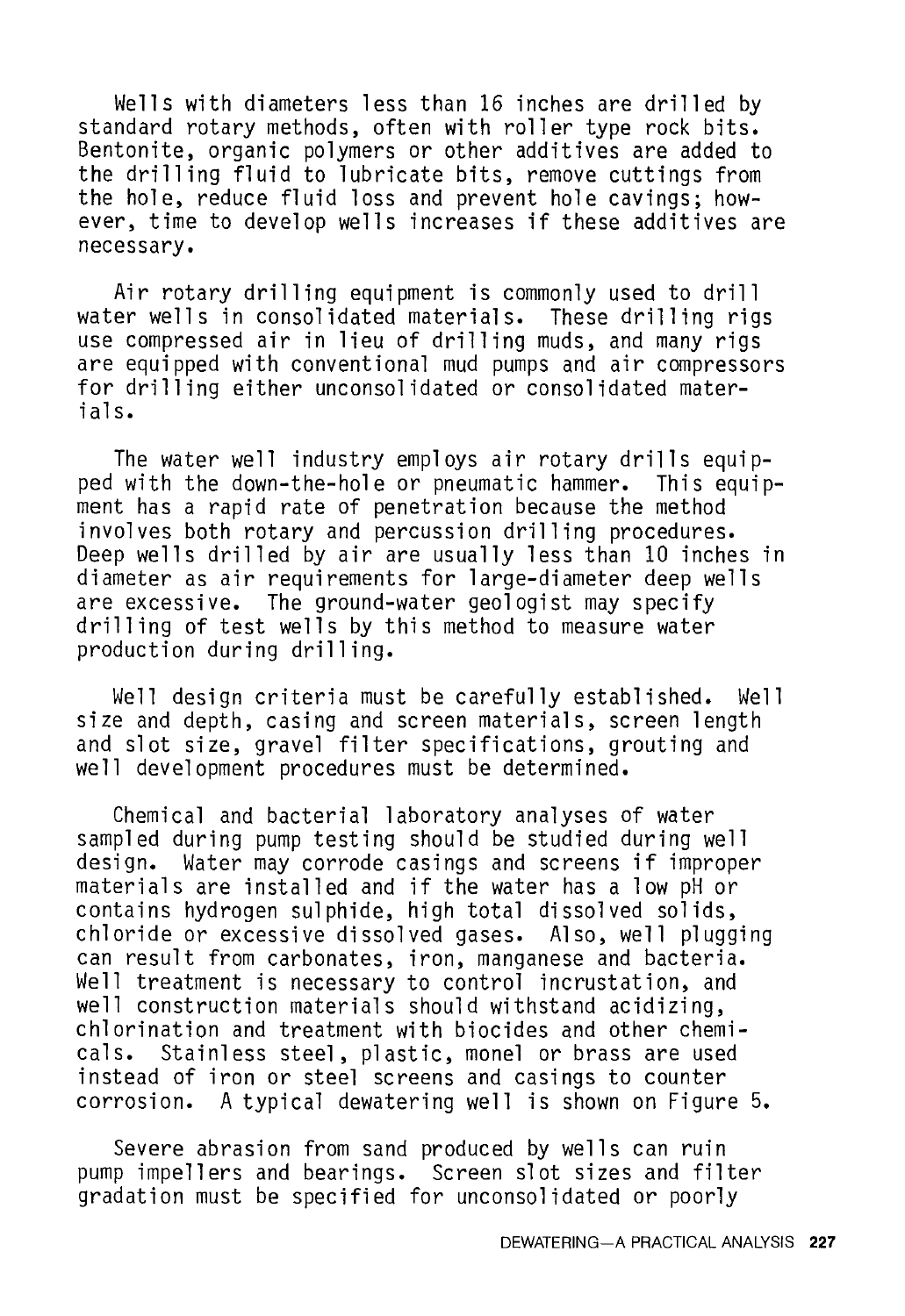cemented sand formations. If bentonite muds are used, polyphosphates may be required to disperse clay particles. Pumping, jetting and surging methods are used for well development. Completed wells should be sterilized by chlorine compounds.

The geohydrologist and engineer can use information from pumping tests to determine the head and capacity requirements for selecting pumping equipment. A variety of pumps made of various alloys and engineered to meet diverse hydrologic conditions are available in the United States, and manufacturers' performance charts should be consulted prior to choosing pumping equipment. Vertical turbine or submersible pumps are selected for large dewatering projects, and irrigation turbine pump settings of 1000 feet are common in California's San Joaquin Valley.

Capital cost items that are included in the budget for a typical well dewatering system may include the following:

- **t** Drilling costs **t** Surface casing
- Mud pit excavation **t** Well screen
- 
- 
- 
- 
- 
- **<sup>t</sup>**We 11 casing **t** Gravel filter
	- **t** Grouting **t** Well development
		- **t** Test pumping **t** Fuel, oil and grease
- **t** Power
- Labor, including supervision
- Mobilization and demobilization of equipment, including freight
- **•** Cost of obtaining a water supply, including supply pump and hose
- Pumps and discharge pipe, including installation
- **<sup>t</sup>**Front end loader, crane, welder, tools, light plant, air compressor and transportation
- **t** Miscellaneous items including taxes, licenses and permits

## DISCHARGE SYSTEM

Any large-scale dewatering program must be within the limitations imposed by government and private agencies. Discharging into streams in the area may be illegal or may not be feasible, and selection of alternative methods of water storage or aquifer augmentation may be necessary. These methods may be costly and subject to controls.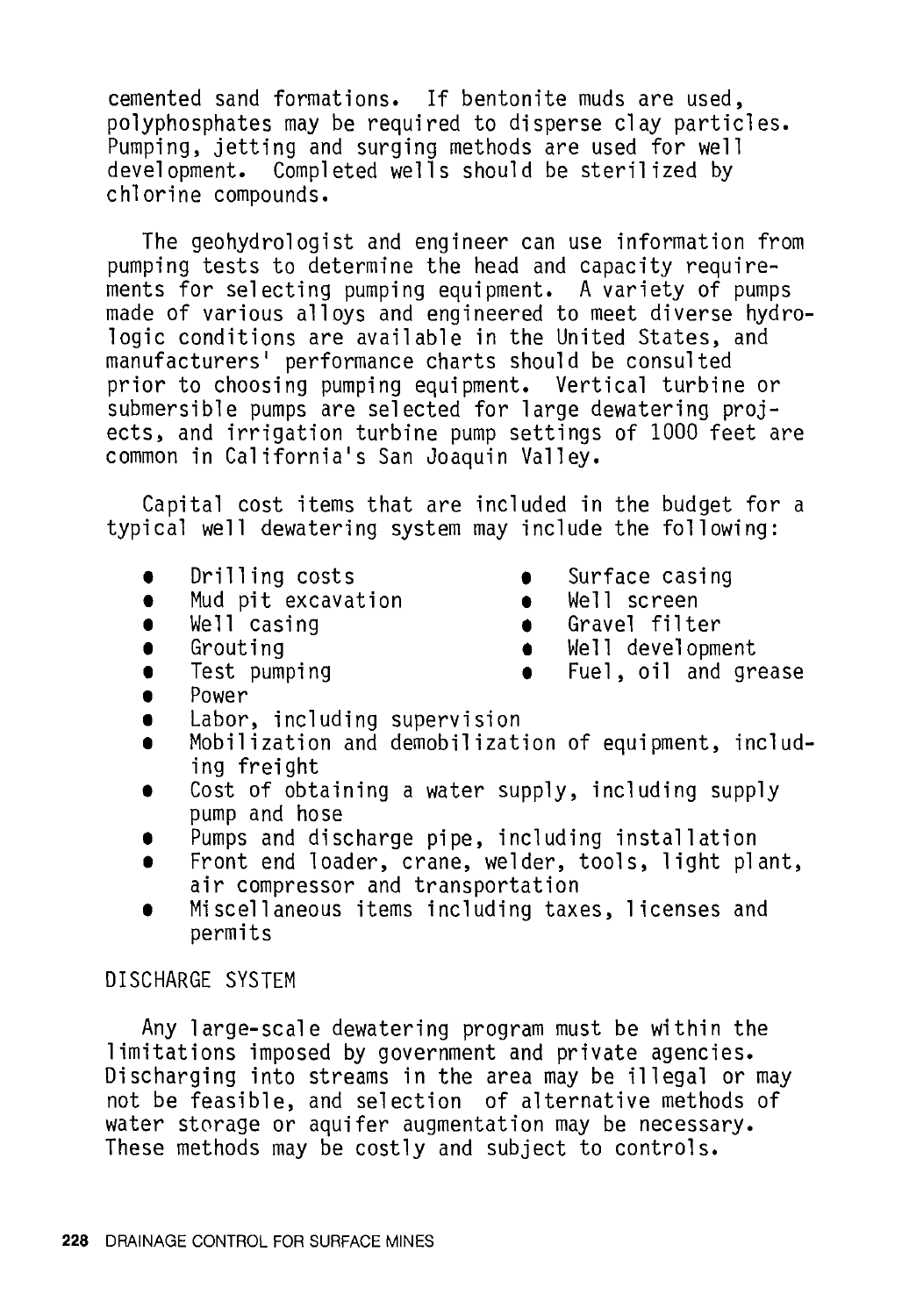If water is impounded, the height and construction of the<br>are subject to rigid governmental specifications. Land dam are subject to rigid governmental specifications. acquisition, pumping equipment, water lines, roads and construction costs and materials must be considered and budgeted. If water is potable or supports plant life, it may be disposed economically by supplying agriculture or industry with water from the mining operation.

Recharge wells, galleries, shafts, pits or basins can counter the effects of extensive lowering of the water table or can be used to dispose of water. Recharge or injection systems have been used effectively by cities and industry for waste disposal, aquifer recharge and water storage, to prevent salt water intrusion and for disposal of brines.

Injection wells or systems may become plugged due to one or more of the following physical and chemical factors (4):

- **t** Air entrainment, a condition in which gas bubbles are trapped, may plug voids more effectively than silts and clays.
- **<sup>t</sup>**High levels of suspended solids can plug recharge wells and galleries.
- **•** Chemical changes can occur in water as it is withdrawn from an aquifer; minerals, including iron, may precipitate as a result of aeration.
- Iron or sulfate bacteria and other micro-organisms can be introduced into the aquifer or transmitted by the recharge water.
- **t** Clay colloids may swell in the aquifer.
- Chemical reactions can occur between the ground water and the recharge water; insoluble products may precipitate.

Extensive geologic and hydrologic research of the area must be undertaken before injection or recharge is consider-<br>ed. Geologic structures, aquifers, areal seismicity and Geologic structures, aquifers, areal seismicity and possible fracture gradients should be studied. Monitoring networks, bacteriology, the need for water treatment and potential sites and aquifers must be evaluated extensively; and the environmental and legal aspects of reinjection must be appraised. Ideally, recharge or injection systems should be recommended initially on an experimental basis or should be prescribed for areas where injection has proven effective and economical. The chemical, physical and biological quality of the native ground water and of the reinjected water should be monitored regularly at pumping, reinjection and observation well sites. A typical reinjection well is shown on Figure 5.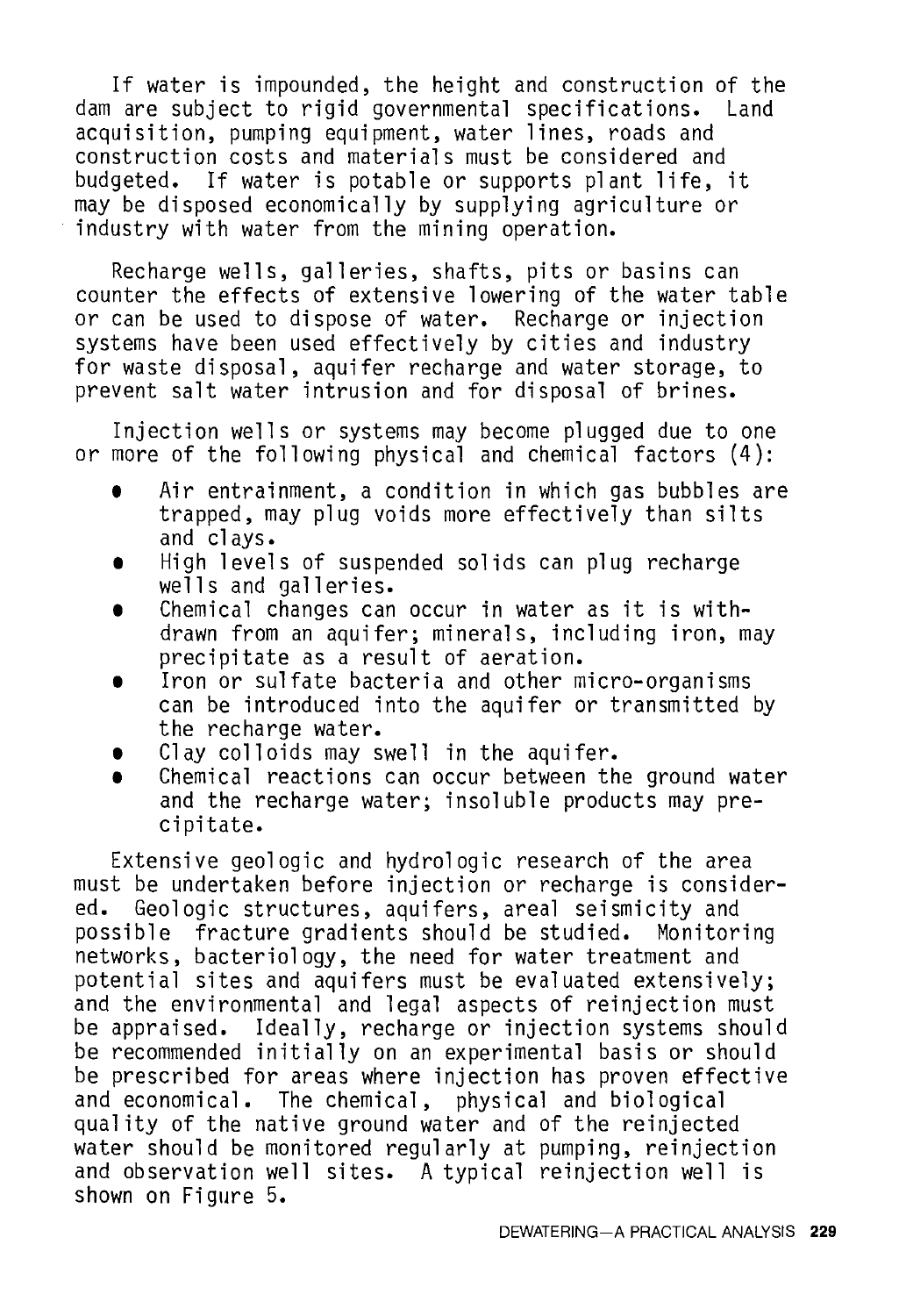

Figure 5. Typical dewatering and reinjection wells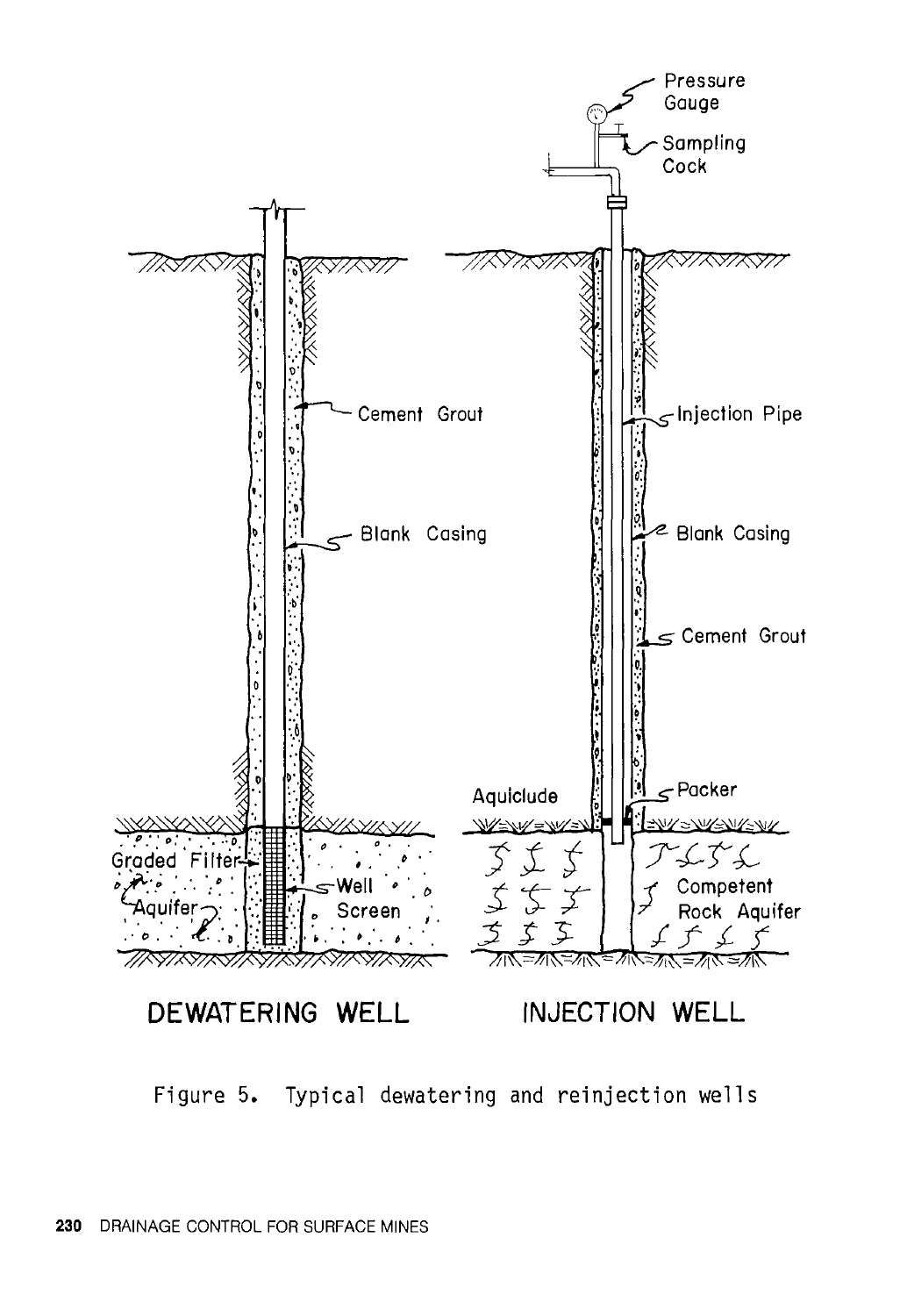## OPERATION AND MAINTENANCE

Costs for operating and maintaining a system of dewatering wells can be budgeted and may include amounts for power, labor, equipment and replacement parts. These can be projected for the duration of mining activities.

Well treatment and rehabilitation costs should also be included because well screens, pumps and formations may be clogged by bacteria, iron, manganese and other elements. If regular inspections and maintenance are not performed, well<br>production declines. Acidization, treatment with polyphosphates, biocides, surging, jetting and over-pumping methods may effectively rehabilitate the well. These procedures are more effective if they are performed by specialists during regular preventative maintenance programs. The ground-water geologist and engineer can devise procedures and suggest<br>schedules for well and pump inspection based on water quality analyses, existing well records and manufacturers' recommendations.

## CONCLUSION

Geologic and soil formations at the mine site will dictate the type and application of water control systems. The ground-water geologist can review existing data, prescribe testing procedures and specify methods for dewatering open cut or underground mines. These methods have their respective advantages, disadvantages and limitations; but, with an understanding of the geologic and hydrologic conditions at the mine site, a practical and feasible method of water control can be selected.

#### REFERENCES

1. Bentall, Ray, Ed., Methods of Determining Permeability, Transmissibility and Drawdown. Geological Survey Water-Supply Paper 1536-I. U.S. Government Printing Office, Washington, D.C., 1963.

2. U.S. Army Engineers Waterways Experiment Station, Dewatering and Groundwater Control for Deep Excavations. TM 5-818-5/NAVFAC P-418/AFM88-5, Ch. 6. U.S. Army, Washington, D.C., 1971.